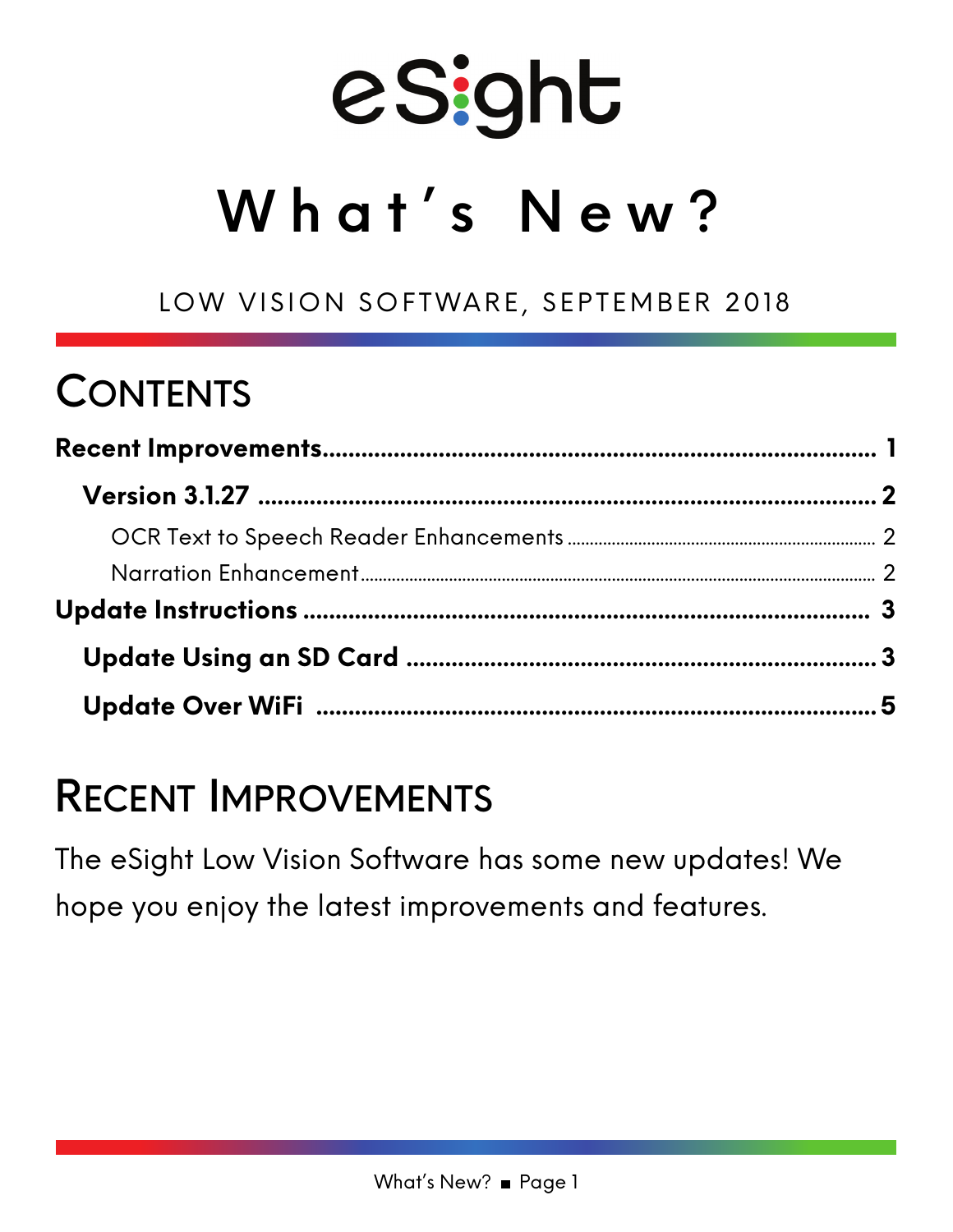## Version 3.1.27

#### OCR Text to Speech Reader Enhancements

- OCR works with English, French, Italian, Spanish, and German text. Go to **TOOLS** > **OCR LANGUAGE** to set the language of the text you want to interpret.
- Push the trackpad or the Photo Button to capture the image of the text.

#### Narration Enhancement

Narration is now available in English, French, Italian, Spanish and German.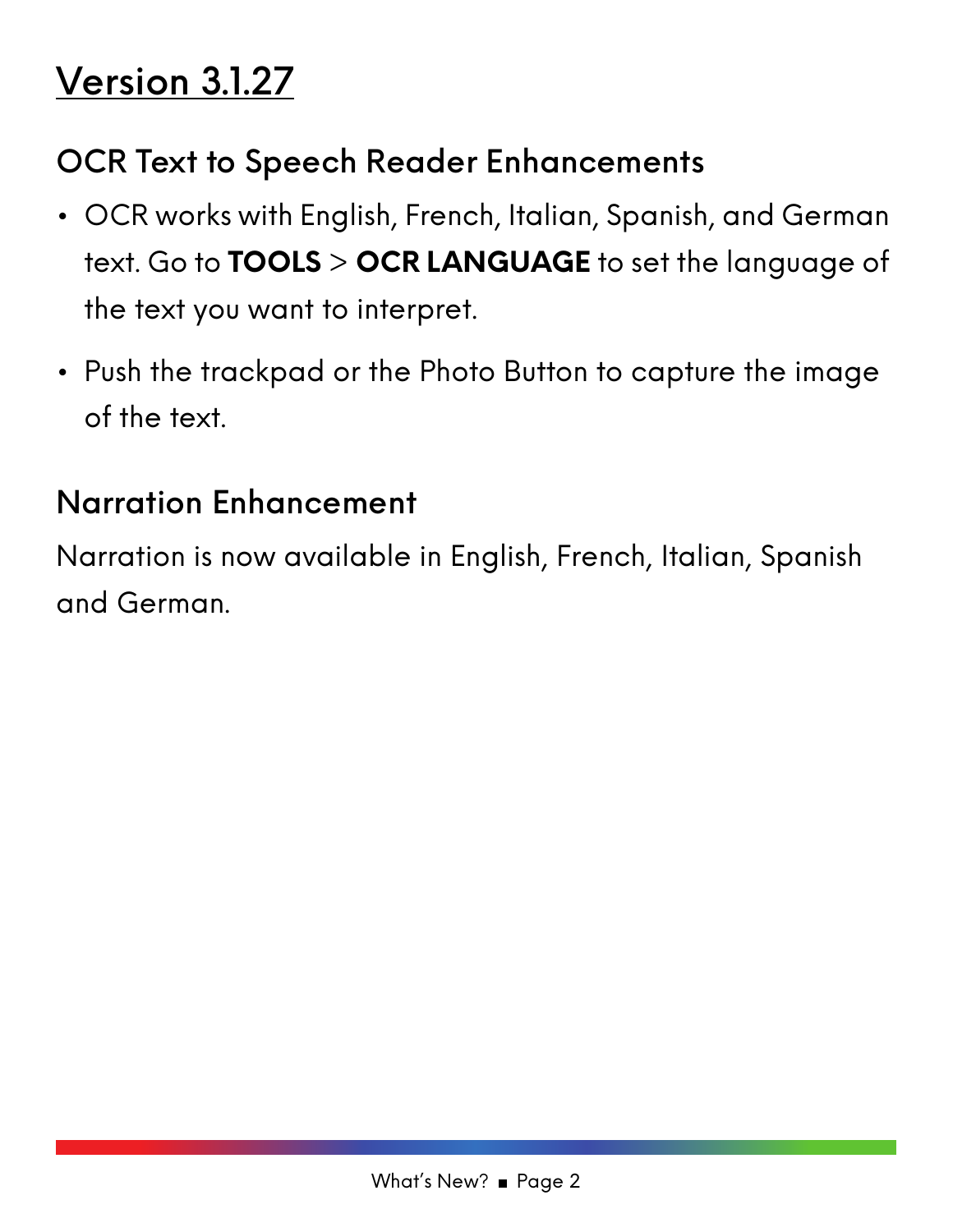## UPDATE INSTRUCTIONS

You can update eSight 3 using either the SD Card Update method or the WiFi Update method.

## Update Using an SD Card

- 
- Your battery must be at 60% charged (Unplugged) or 20% charged (Charging) to update eSight 3.
- 1. Ensure eSight 3 is plugged into power and well charged.
- 2. Put eSight 3 into Airplane Mode. See "Turn on/off Airplane Mode" in the Software Quick Reference.
- 3. Turn off eSight 3.
- 4. If necessary, remove the installed SD card by pushing in and releasing the SD card.

For the location of the SD card slot, see the diagram on page 15 of the eSight 3 User Manual.

- 5. Insert the v3.1.27 SD card into the controller.
- 6. Simultaneously push the **SOUTH** and **WEST buttons** on your controller.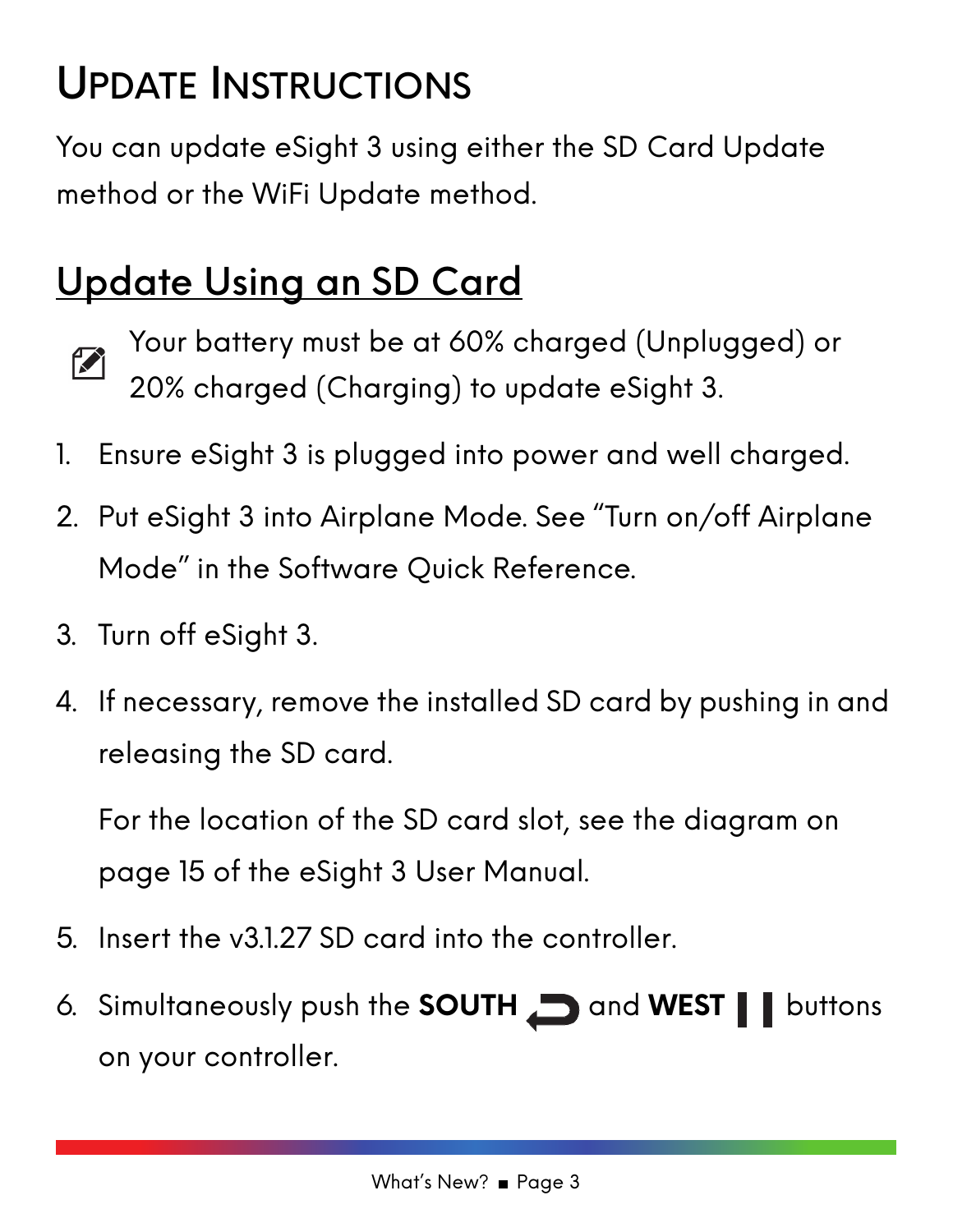If there is an update, the LED flashes red and green.

When the update is done, the LED shows the status of the battery: Solid Green (Battery Fully Charged) or Solid Yellow (Battery More Than 5% Charged).

- 7. Turn on eSight 3.
- 8. Wait five minutes to ensure the SD card is ready for use.
- 9. Push the trackpad to open the eSight Menu.
- 10. Go to **SETUP** > **SYSTEM** > **UPDATE** > **SD**.
- 11. To confirm that you want to upgrade the software on your eyewear, select the **YES** option.

Your eyewear displays the "Checking for System Update" message.

Then, your eyewear restarts and installs the update. The update takes several minutes to install.

Finally, once the update installs, your eyewear restarts again.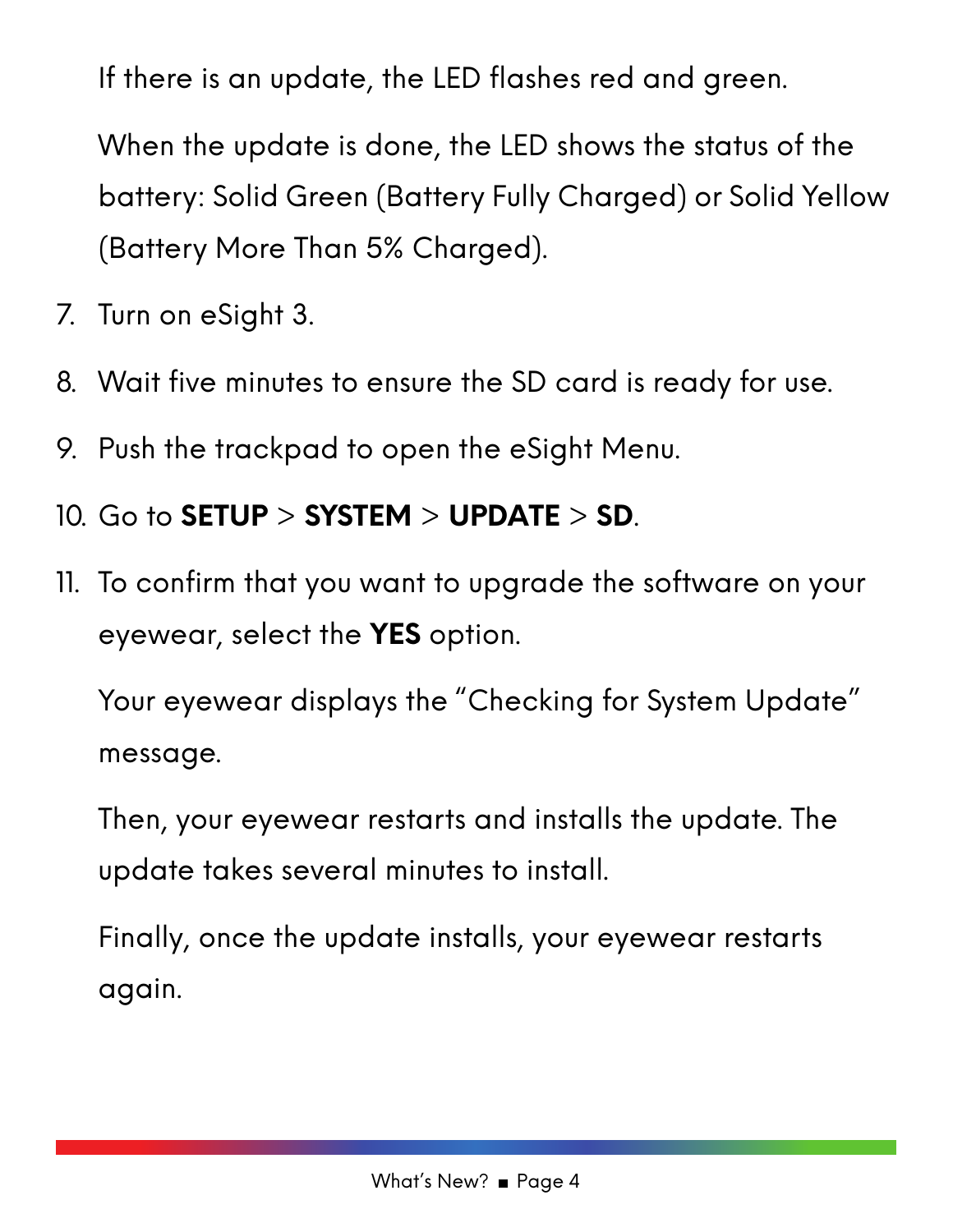12. In the **ABOUT** menu, verify that the following versions display: V3.1.27 CV3.1.11.

If not, contact the Customer Support representative for your region.

- 13. Remove the v3.1.27 SD card from your controller, and keep it in a safe place.
- 14. Reinsert your initial SD card.

The update is complete when you can use your eyewear.

#### Update Over WiFi

- T
- Your battery must be at 60% charged (Unplugged) or 20% charged (Charging) to update eSight 3.
- $\mathbb{Z}$
- For this procedure, you require an SD card.
- 1. Ensure eSight 3 is plugged into power and well charged.
- 2. If necessary, insert an SD card into the controller.

For the location of the SD card slot, see the diagram on page 15 of the eSight 3 User Manual.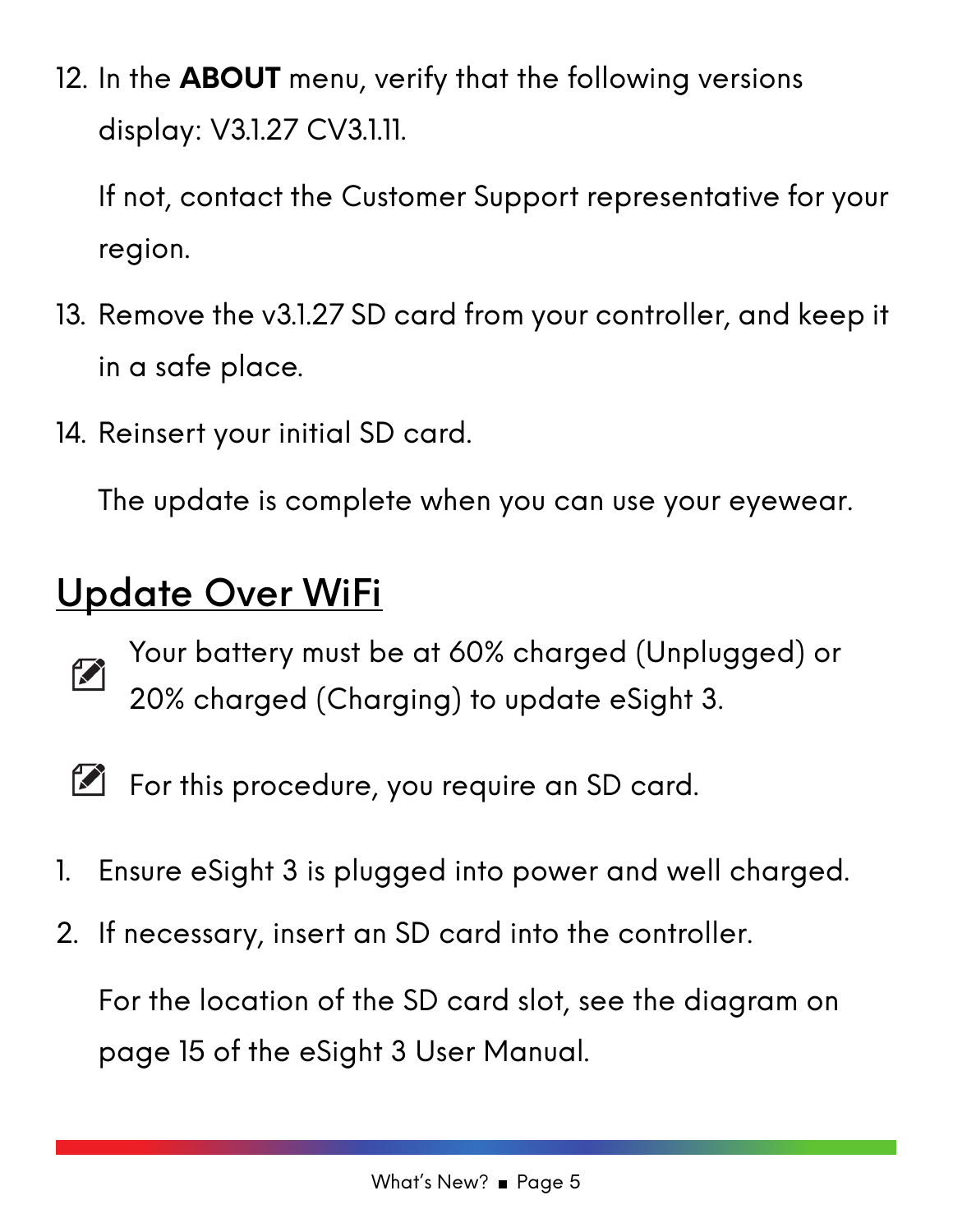- 3. Turn on eSight 3.
- 4. Wait five minutes to ensure the SD card is ready for use.
- 5. If necessary, turn off Airplane Mode. See "Turn on/off Airplane Mode" in the Software Quick Reference.
- 6. Connect to a wireless network. See "Connect to a Saved Wi-Fi Network" in the Software Quick Reference.
- 7. Push the trackpad to open the eSight Menu.
- 8. Go to **SETUP** > **SYSTEM** > **UPDATE** > **WEB**.
- 9. To confirm that you want to upgrade the software on your eyewear, select the **YES** option.

The "Checking for System Updates" message appears. If there is an update, the "Downloading Update" message appears.

Then, your eyewear restarts and installs the update. The update takes several minutes to install.

Finally, once the update installs, your eyewear restarts again.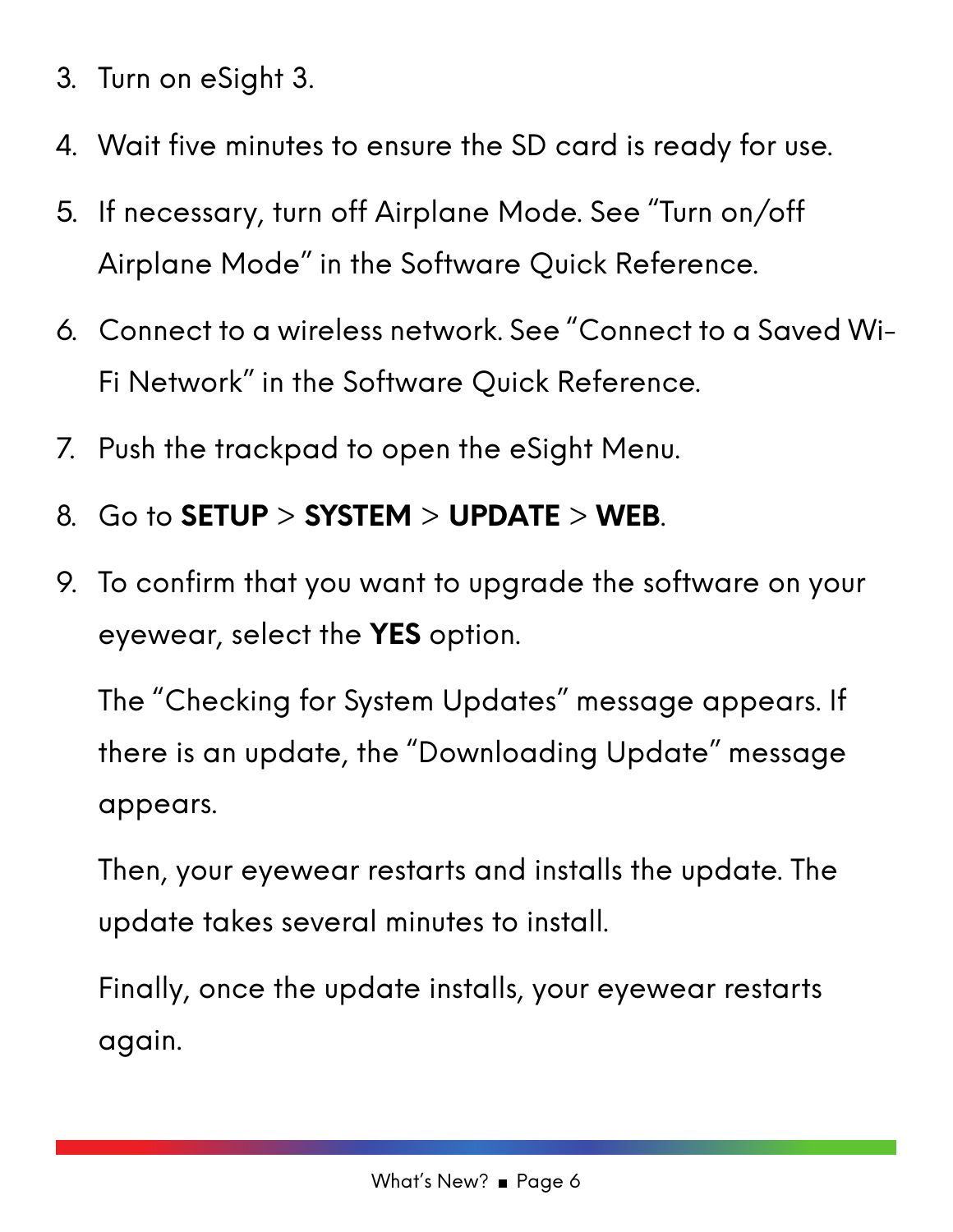10. When you see the camera video, simultaneously push the **SOUTH** and **WEST b**uttons on your controller.

If there is an update, the LED flashes red and green.

When the update is done, the LED shows the status of the battery: Solid Green (Battery Fully Charged) or Solid Yellow (Battery More Than 5% Charged).

- 11. Turn on eSight 3.
- 12. In the **ABOUT** menu, verify that the follow versions display: V3.1.27 CV3.1.11.

If not, contact the Customer Support representative for your region.

The update is complete when you can use your eyewear.